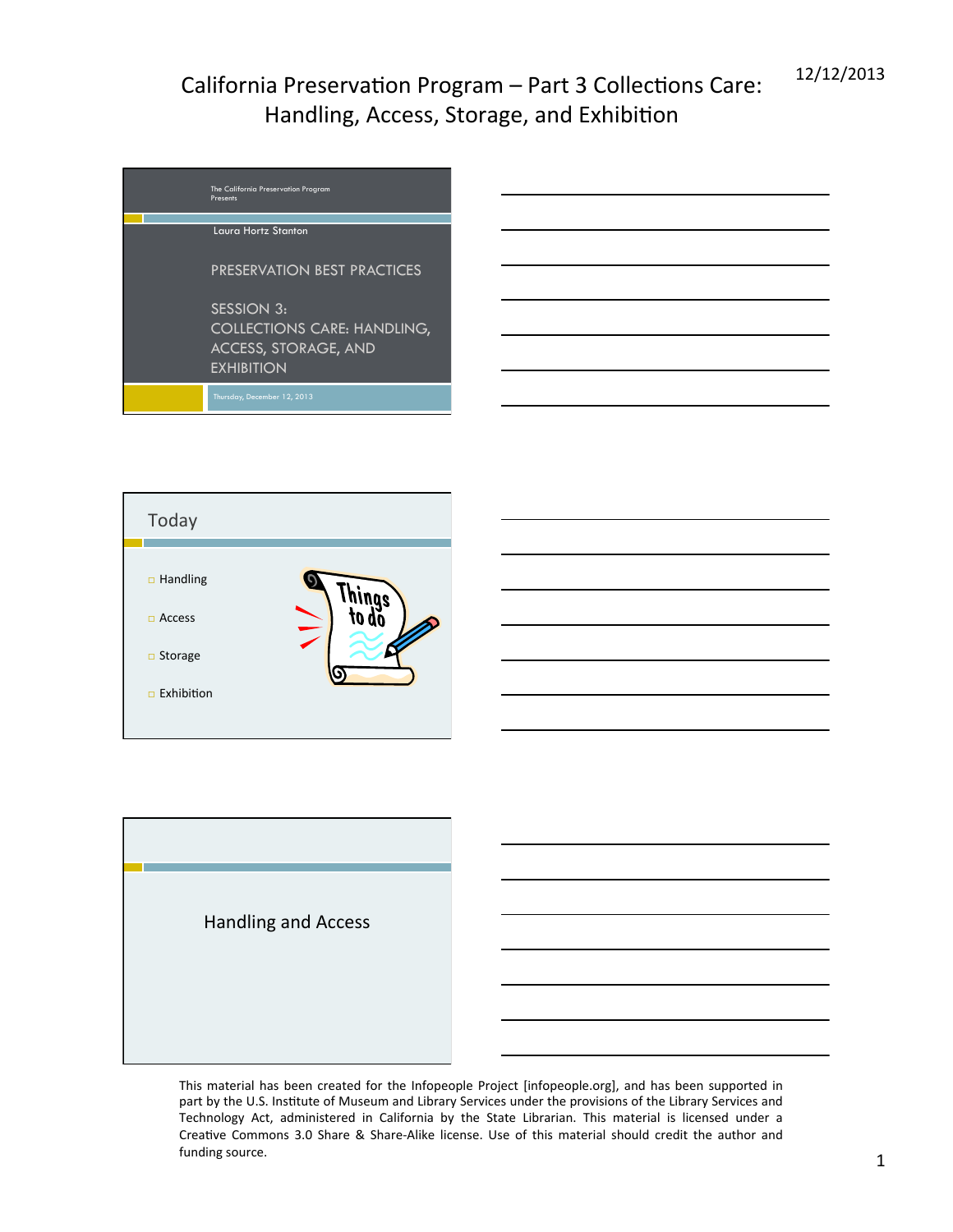| Poll      |
|-----------|
| $\bullet$ |





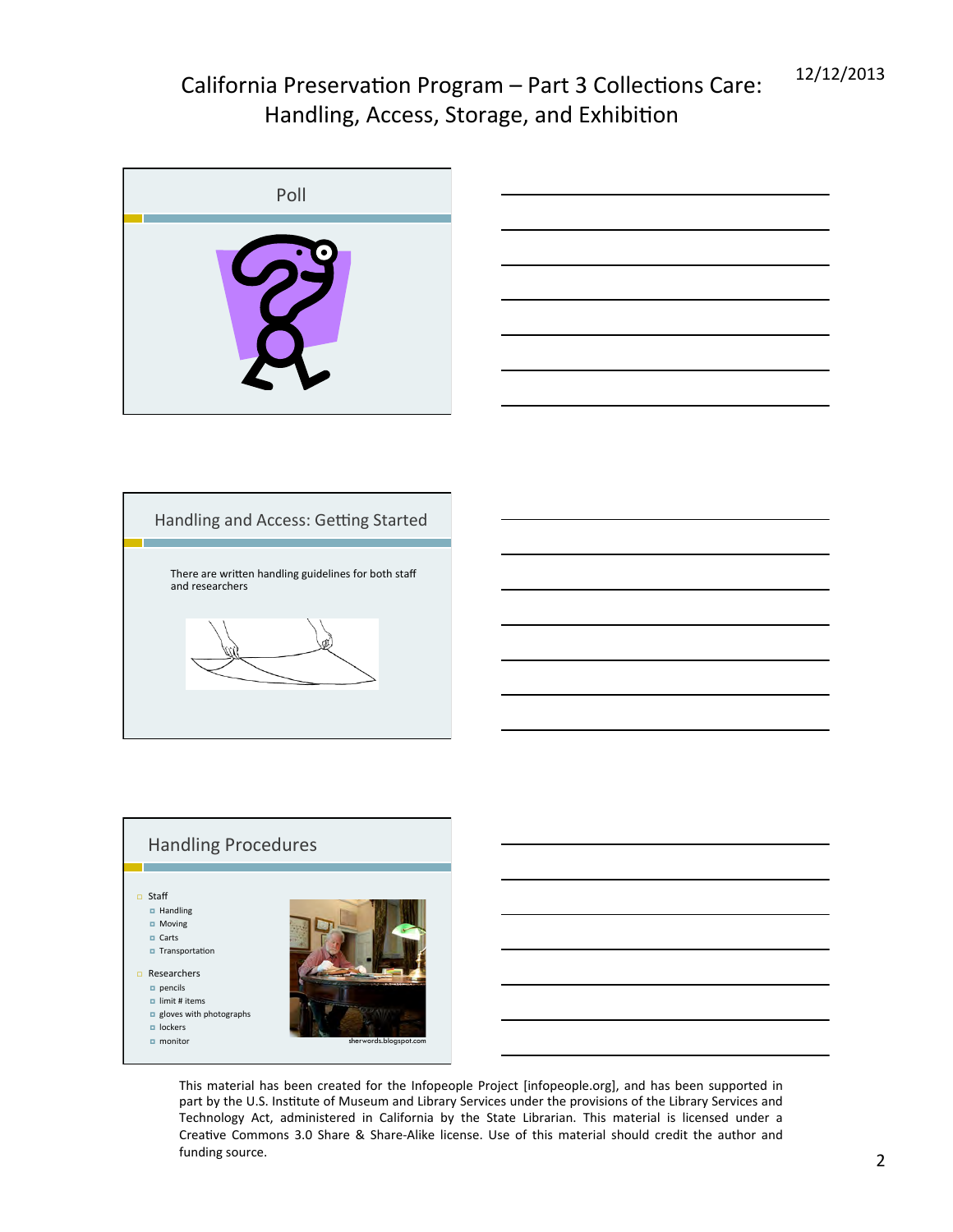

|  | the control of the control of the control of the control of the control of the control of the control of the control of the control of the control of the control of the control of the control of the control of the control |  |
|--|-------------------------------------------------------------------------------------------------------------------------------------------------------------------------------------------------------------------------------|--|
|  |                                                                                                                                                                                                                               |  |
|  |                                                                                                                                                                                                                               |  |
|  |                                                                                                                                                                                                                               |  |
|  |                                                                                                                                                                                                                               |  |

#### Handling and Access: Getting Started

Preparation for Handling Objects

- $\Box$  Wash hands and dry thoroughly
- □ Remove jewelry<br>(bracelets, rings, large belt buckles, etc.) and<br>name badges.



 $\Box$  Remove items from top pockets 



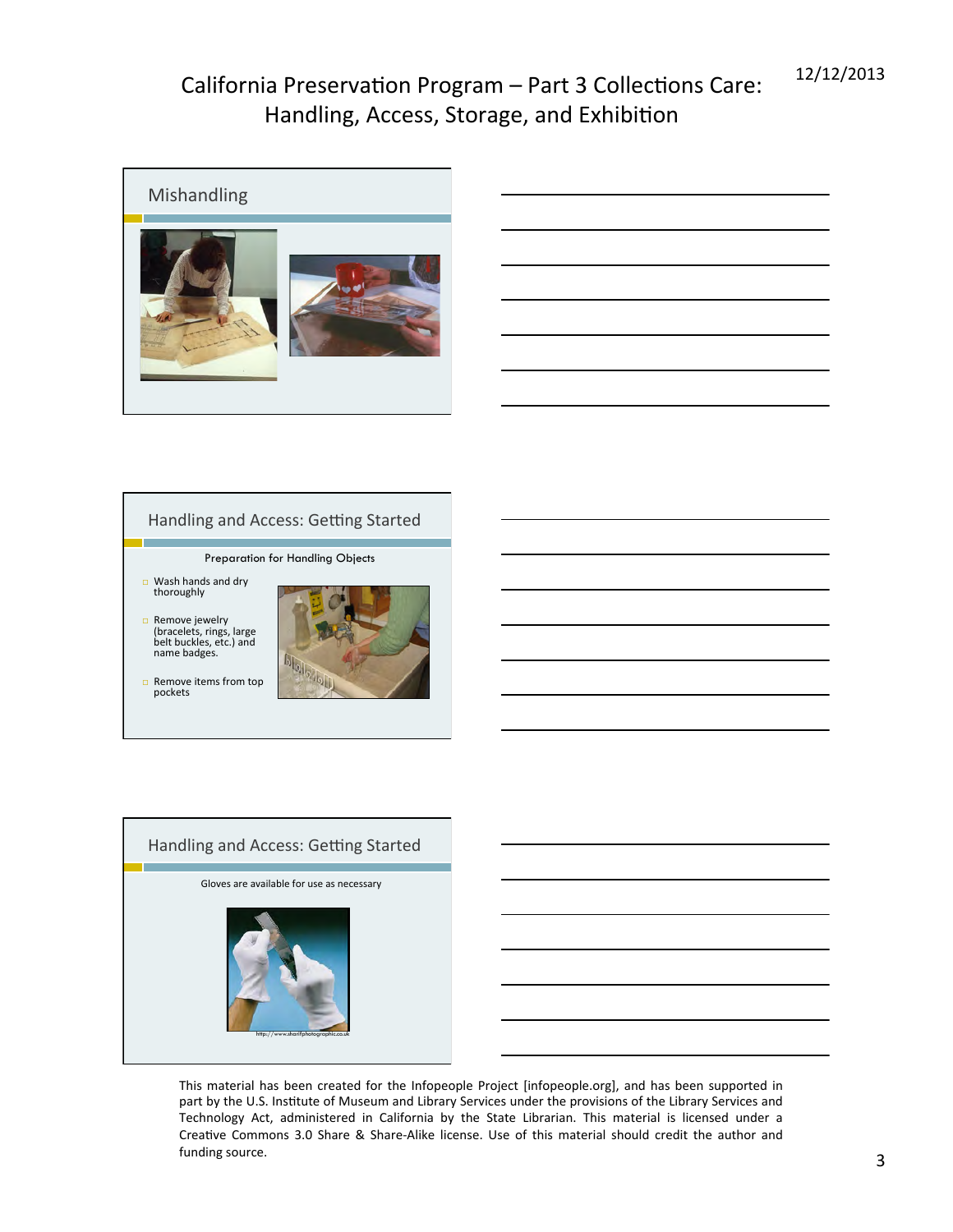







|  |  | <u> 1989 - Andrea Stadt Britain, amerikansk politik (* 1958)</u>    |
|--|--|---------------------------------------------------------------------|
|  |  | <u> 1989 - Johann Stein, mars an deus Amerikaansk kommunister (</u> |
|  |  |                                                                     |
|  |  | <u> 1989 - Andrea Barbara, Amerikaansk politiker (d. 1989)</u>      |
|  |  |                                                                     |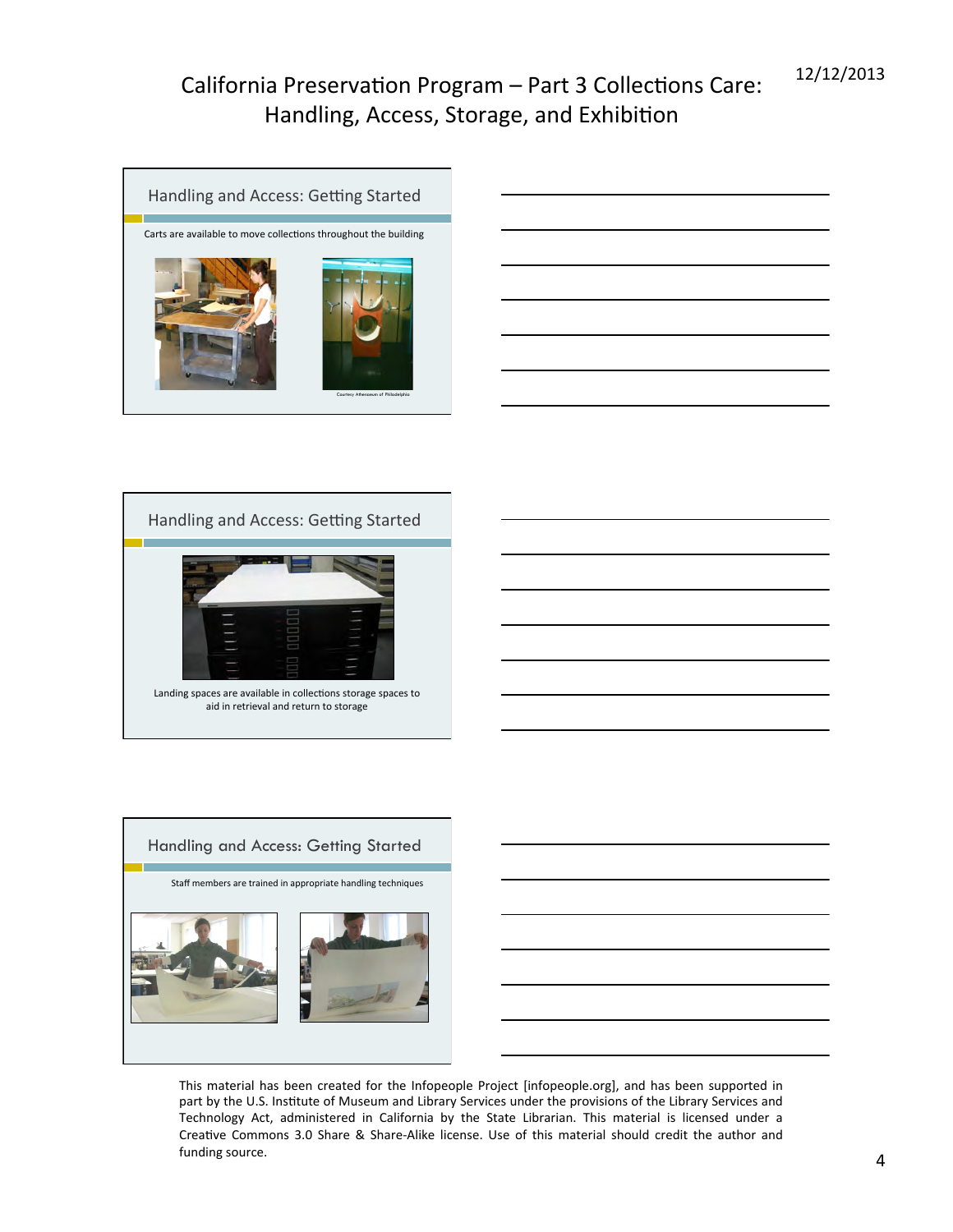



#### Handling and Access: Better

- $\blacksquare$  Collections materials are in protective enclosures for transportation, handling, and research
- **E** Conservators and art handlers are consulted and retained for moving large, awkward, or particularly fragile materials

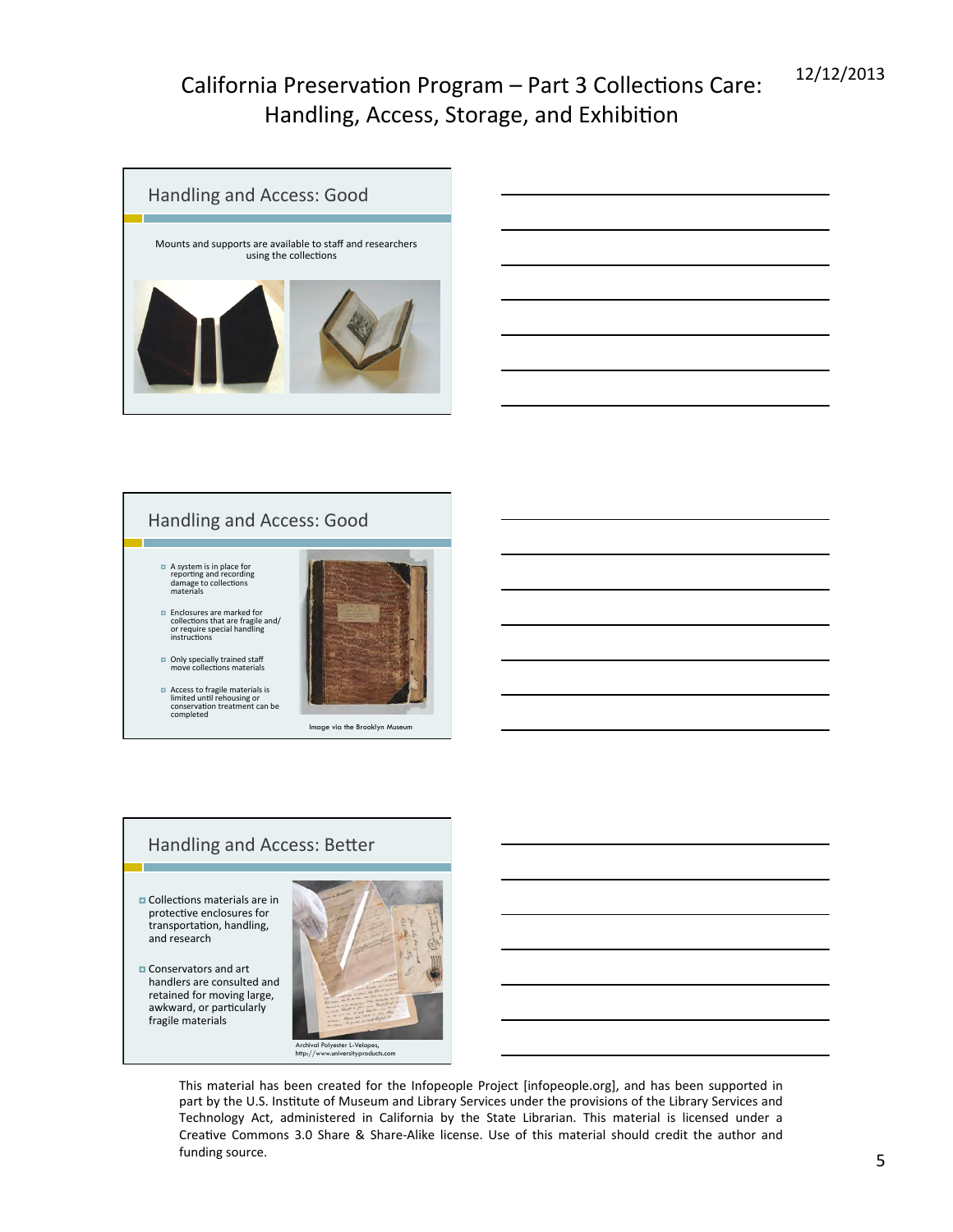



#### Collections Storage: Getting Started



There is sufficient space to store all collections materials according to established standards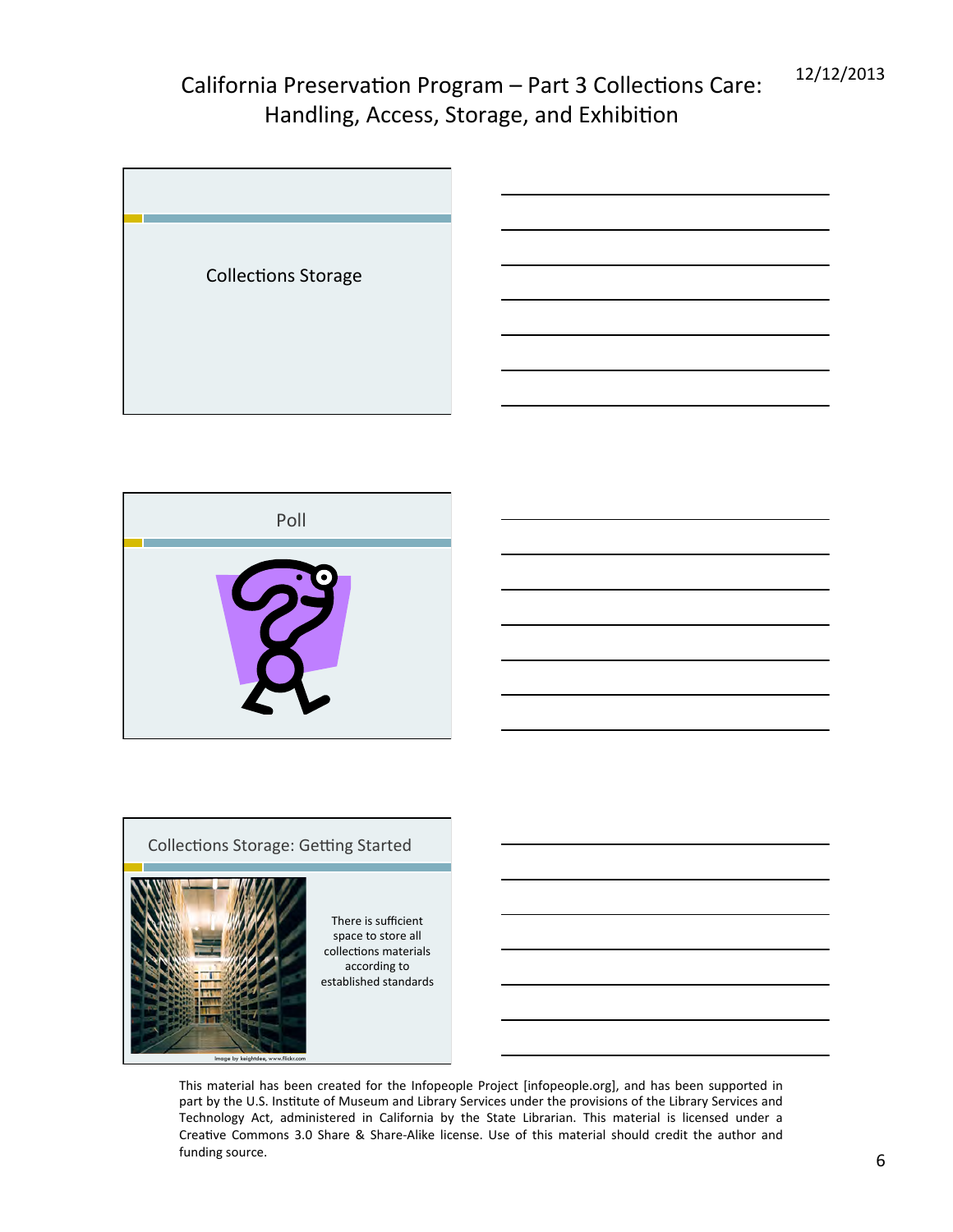

|                                                                                  | -      |
|----------------------------------------------------------------------------------|--------|
|                                                                                  |        |
|                                                                                  |        |
|                                                                                  |        |
|                                                                                  |        |
|                                                                                  |        |
| ,我们也不会有什么?""我们的人,我们也不会有什么?""我们的人,我们也不会有什么?""我们的人,我们也不会有什么?""我们的人,我们也不会有什么?""我们的人 | ______ |
|                                                                                  |        |
|                                                                                  |        |
|                                                                                  |        |
| <u> 1989 - Johann Stoff, Amerikaansk konst</u>                                   |        |
|                                                                                  |        |

#### Collections Storage: Getting Started

- $\blacksquare$  Shelving is in place and all collections are stored at least 3 inches off the floor
- **¤** Non-collections materials are not stored with collections materials



#### Collections Storage: Getting Started

Collections are housed using conservation-grade materials 

What does "archival" really mean?

- $\square$  Buzz words to look for:
- Acid-free
- Lignin-fee
- Buffered



Photograph courtesy of Joan Irving, Winterthur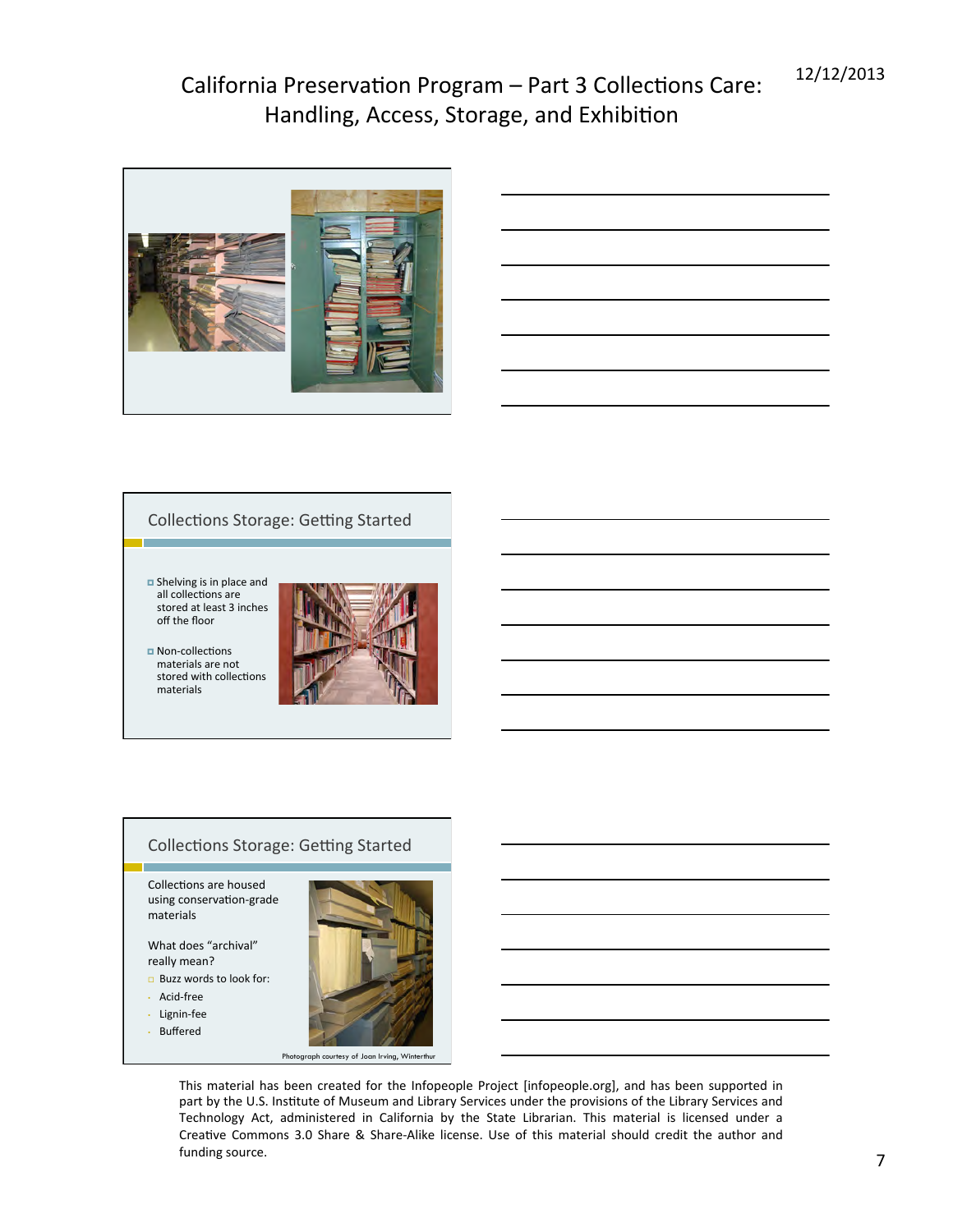

|                                                     |  | $\overline{\phantom{a}}$ |
|-----------------------------------------------------|--|--------------------------|
|                                                     |  |                          |
|                                                     |  |                          |
|                                                     |  |                          |
| the contract of the contract of the contract of the |  |                          |



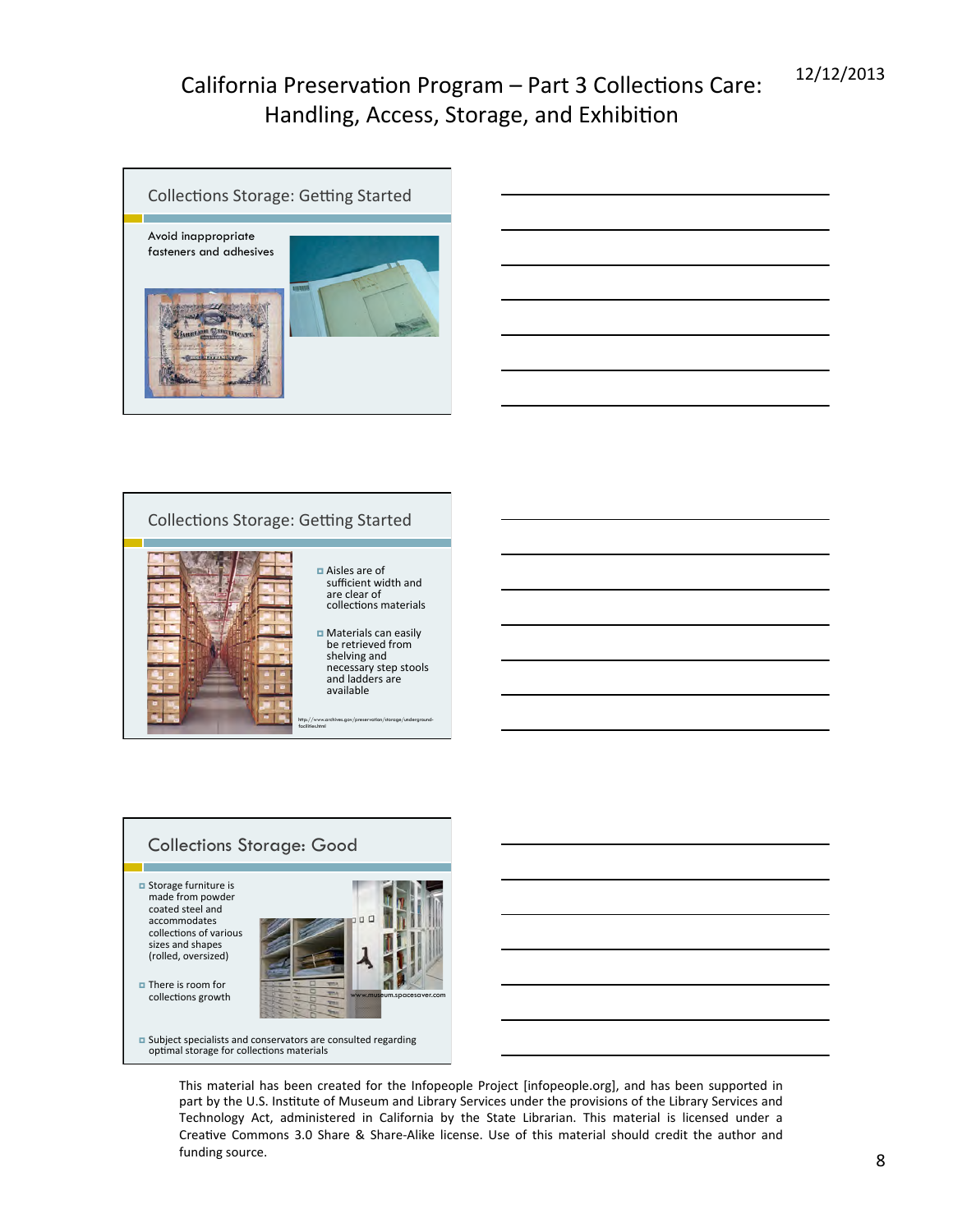





Collections Storage: Good



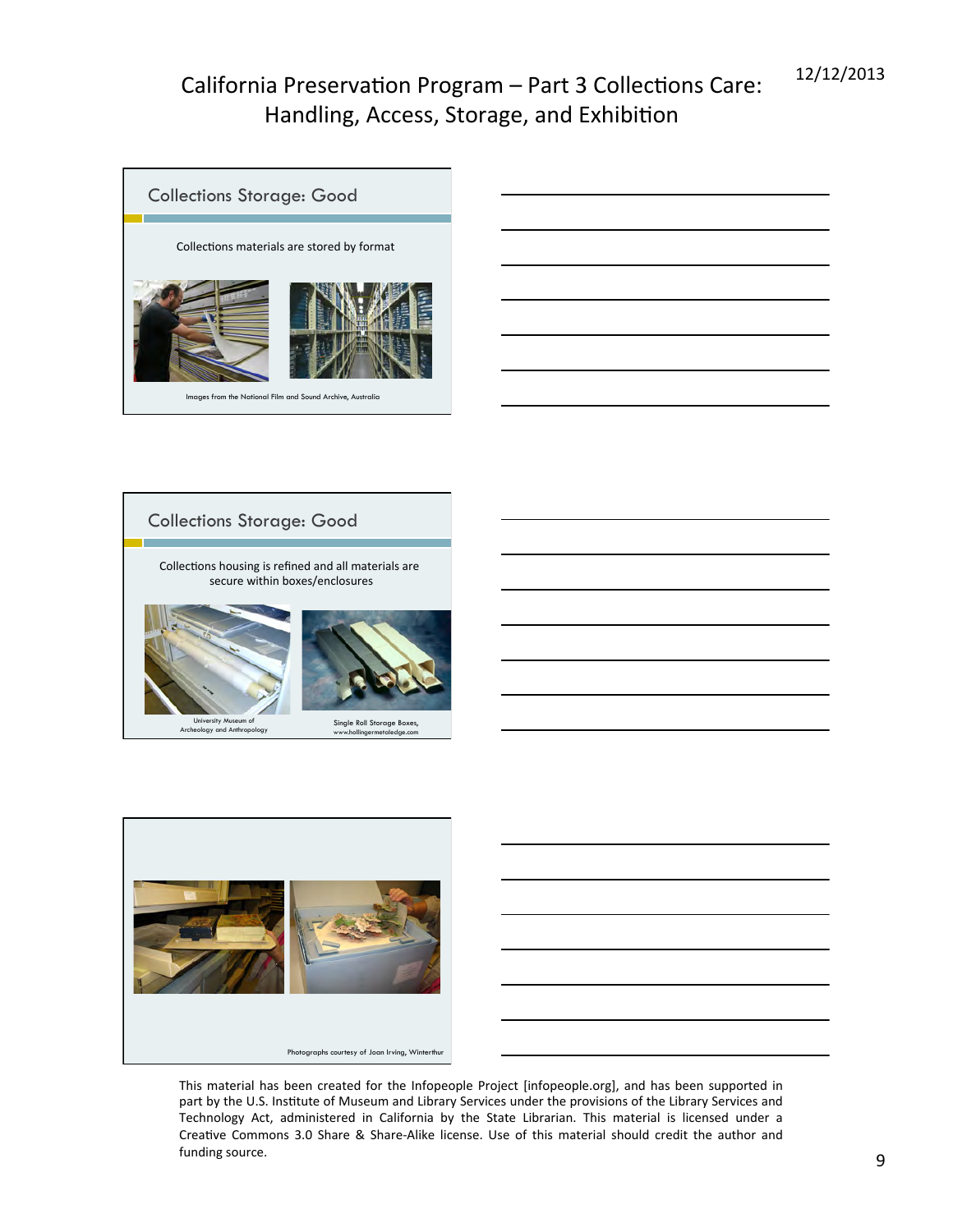



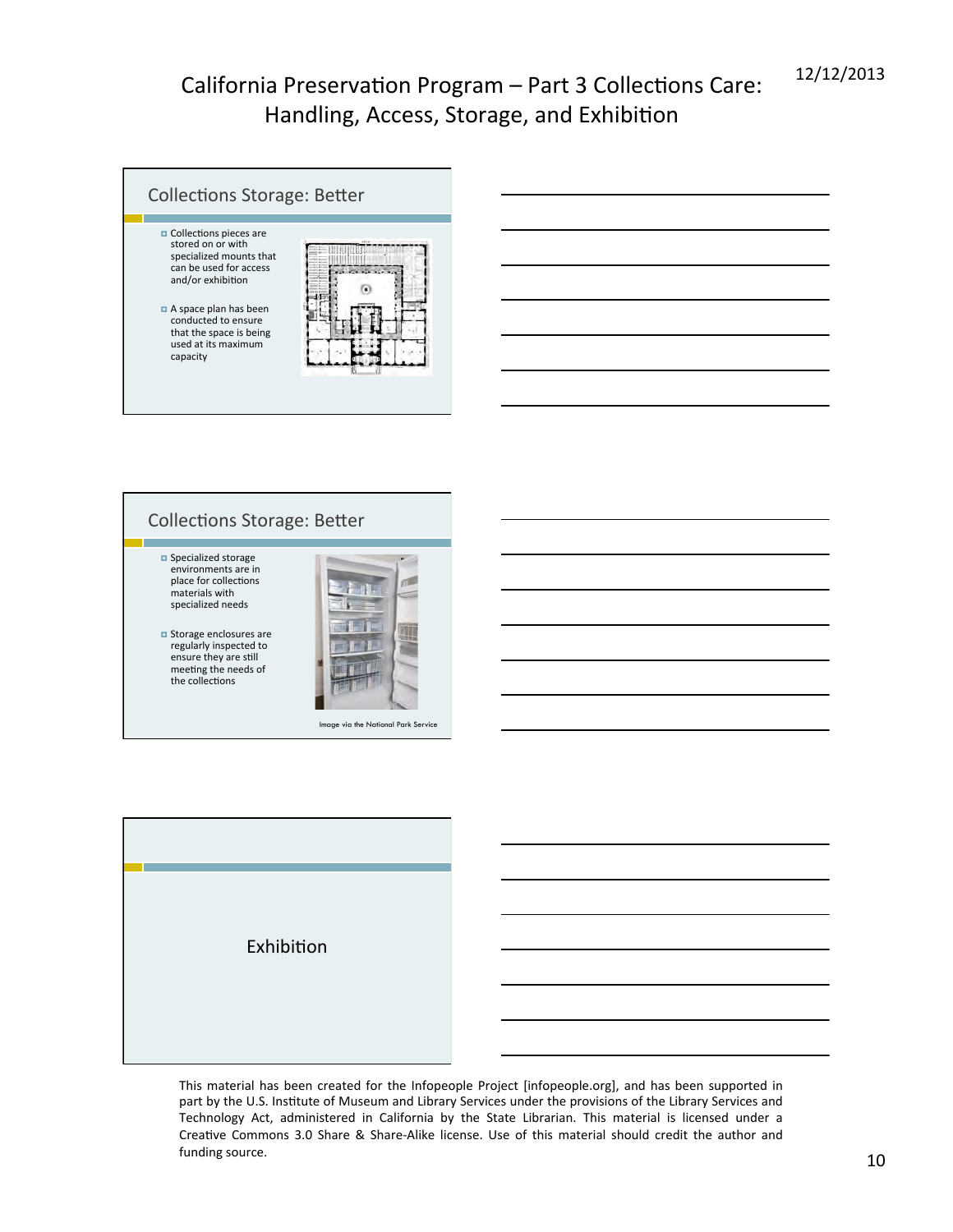| Poll      |
|-----------|
| $\bullet$ |



#### Exhibition: Getting Started **□** Materials that are fragile or in poor condition are not placed on exhibition **□** Only conservation-grade materials are used for exhibit mounts and mounts fully support the object on exhibit rowanwilliams.archbishopofcanterbury.org

#### Exhibition: Getting Started

- **□** Food and drink are not permitted in exhibition<br>areas and galleries are not used as special events spaces
- $\blacksquare$  Exhibit cases are secure and are not harmful to collections materials
- $\Box$  Sensitive materials on exhibition are regularly rotated

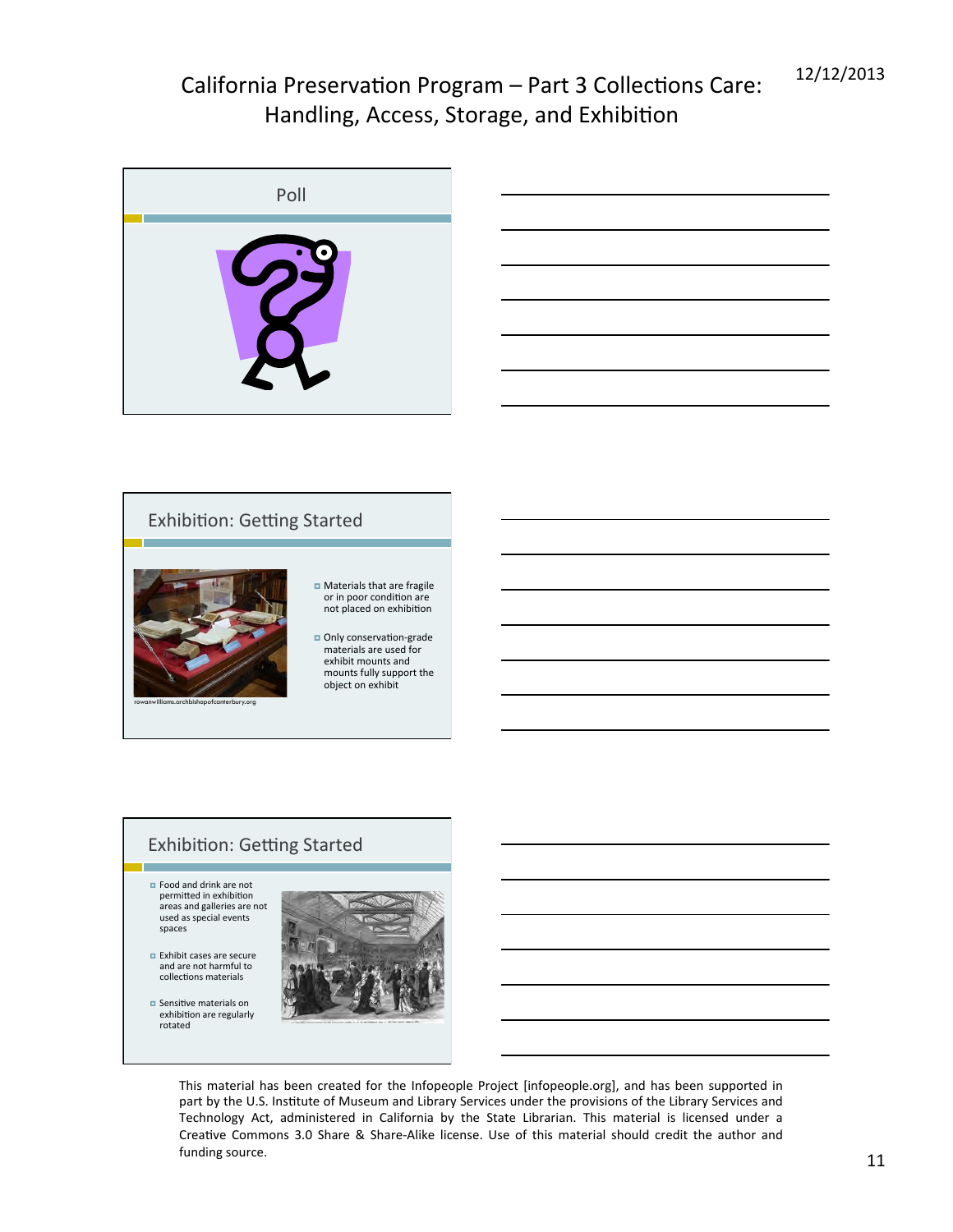

#### **Exhibition: Good**

**□** Cases are designed to maintain specific environments for the collections





L Style Standard Case with Rolling Deck www.smallcorp.com

#### Exhibition: Better

An exhibition policy is in place that outlines guidelines for length of exhibition, lighting, and mounts 

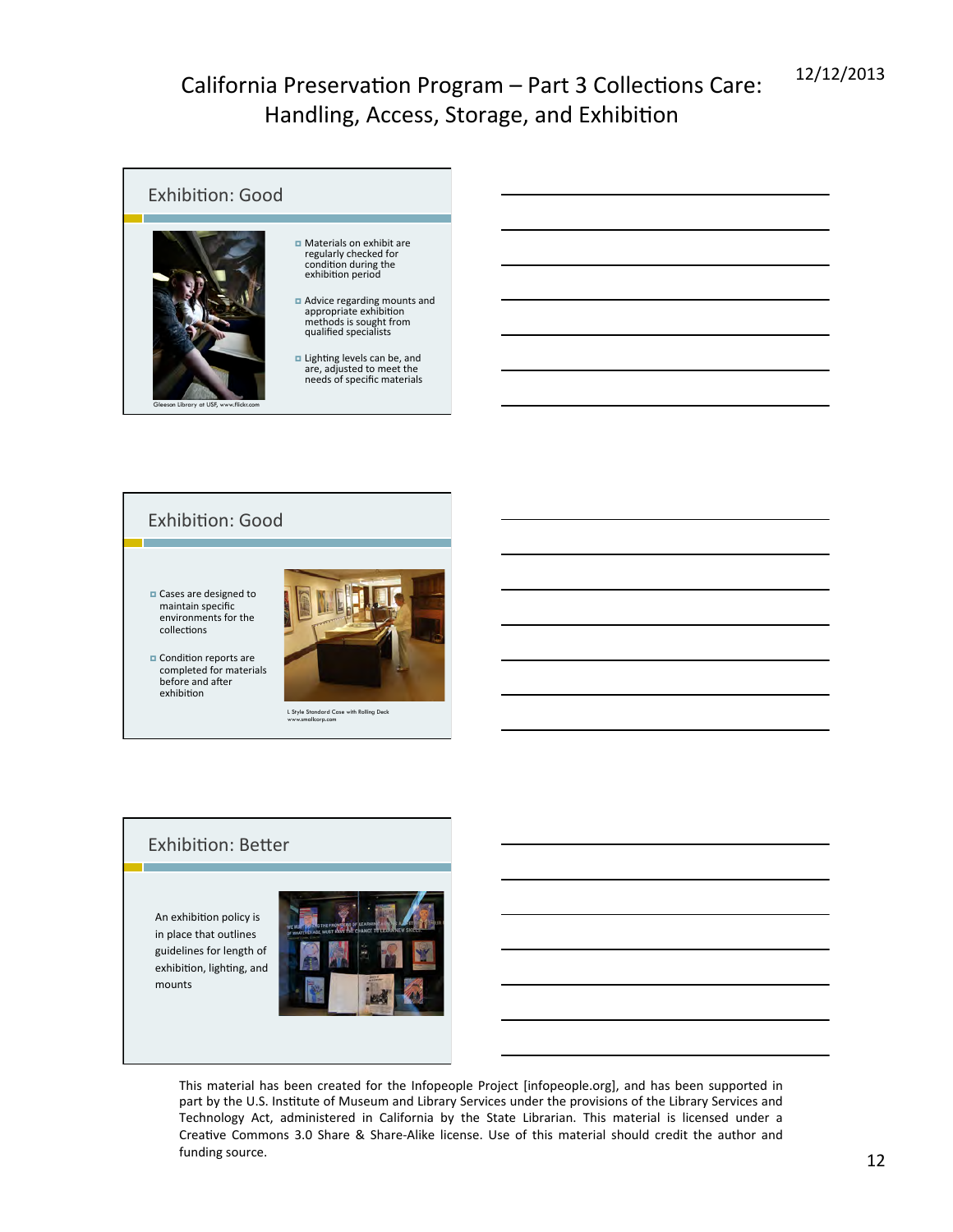